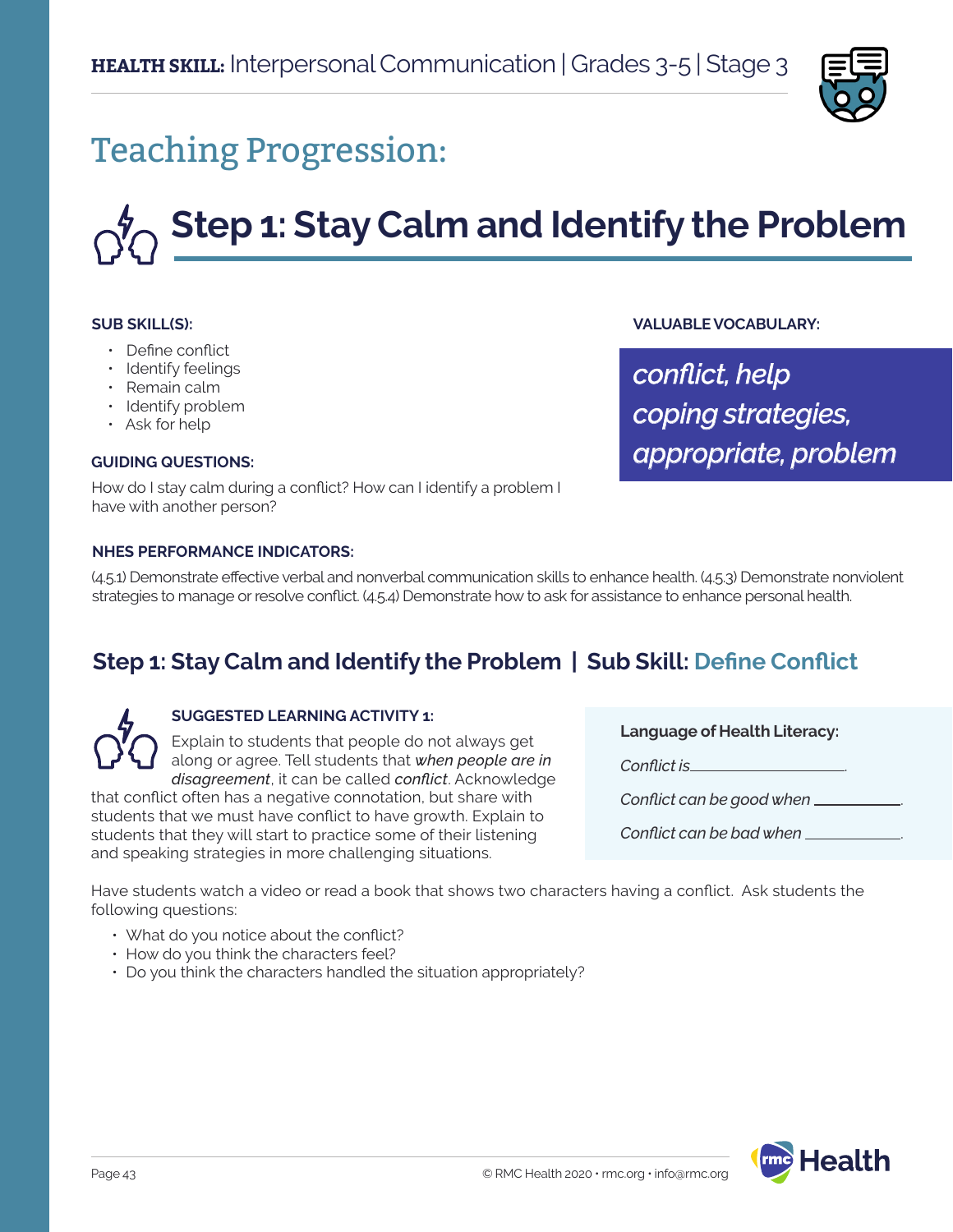

#### **SUGGESTED LEARNING ACTIVITY 2:**

Explain to students that many people don't know how to handle conflict and that leads to tension. Explain that most people handle conflict through one of the following reactions: anger and aggression, avoidance, or compromise. Give students different scenarios showing typical conflict in a school setting. For each scenario, have students identify the way the characters are addressing conflict and explain if this was the best way to address the conflict. To help students deepen their understanding, ask students to suggest a different approach that could have worked better.

#### **TEACHING NOTES:**

• See the *Resource Bank* below for research on the different approaches to conflict in order to discuss with students.

## **Step 1: Stay Calm and Identify the Problem | Sub Skill: Identify Feelings**



#### **SUGGESTED LEARNING ACTIVITY 1:**

Ask students to list emotions they have felt or could predict someone would feel during conflict. Chart and define these emotions for students in order to

create a bank of feelings vocabulary.

| <b>Language of Health Literacy:</b> |  |  |
|-------------------------------------|--|--|
|-------------------------------------|--|--|

| I feel       |                  |
|--------------|------------------|
| I would feel | in this conflict |
| because      |                  |

#### **TEACHING NOTES:**

- See *Resource Bank* for list of feelings.
- Identifying and defining feelings is an important skill to develop social awareness. Facilitate this activity for a variety of situations when learning other health skills or other content areas.



#### **SUGGESTED LEARNING ACTIVITY 2:**

Tell students a story about a time you were experiencing a conflict and model identifying your feelings.

Have students listen to various conflicts that they could face in and out of school. Using the *Language of Health Literacy*, Ask students to identify how they would feel for each of the situations.

Debrief the activity by asking students the following questions:

- How do you typically feel when you don't agree with another person?
- Do you ever find it difficult to talk to someone when you are mad?
- What are reactions you have had in the past that you know weren't healthy reactions?

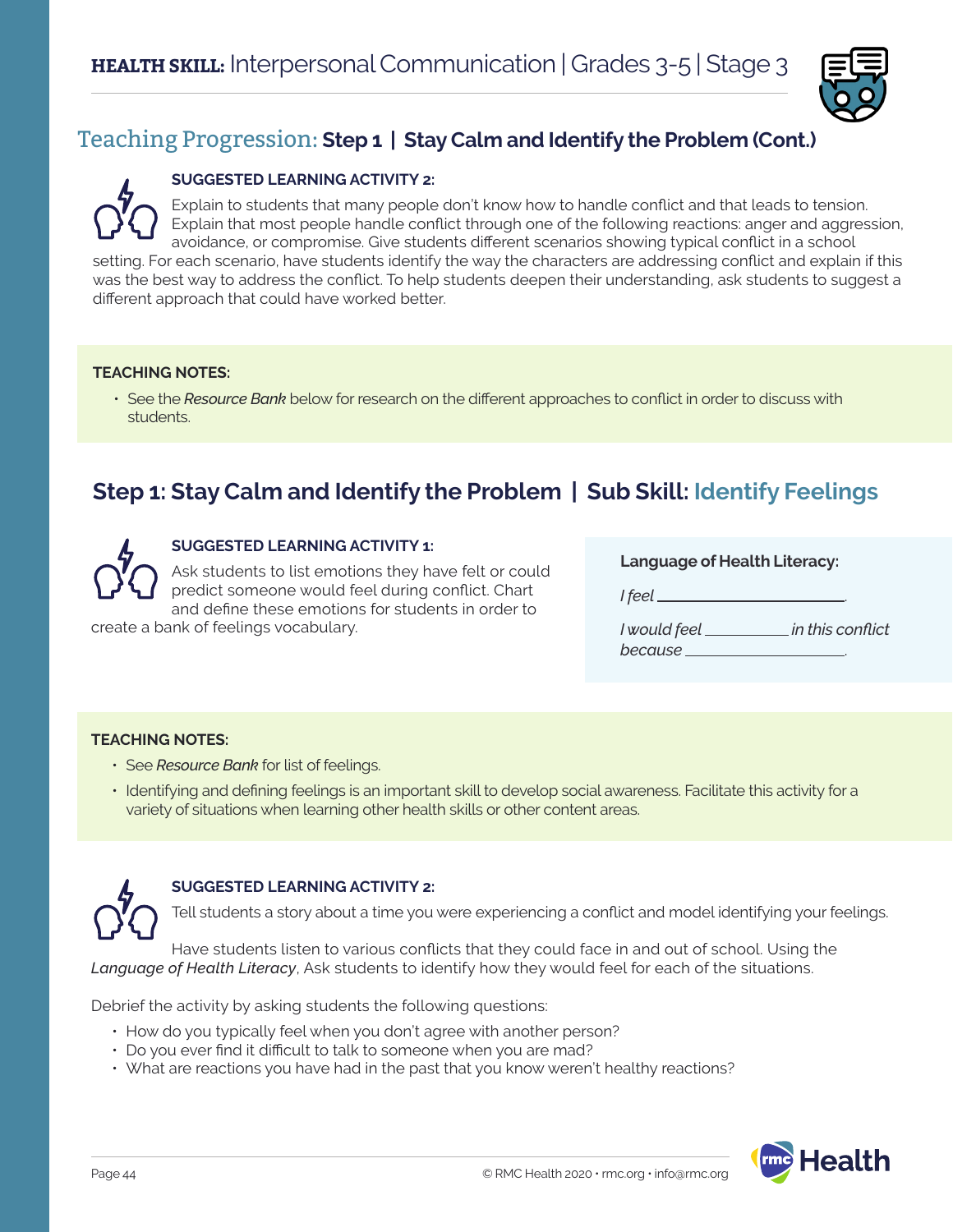

## **Step 1: Stay Calm and Identify the Problem | Sub Skill: Remain Calm**



#### **SUGGESTED LEARNING ACTIVITY 1:**

Explain to students that when engaging in conflict, it is important to remain calm. Tell students that when we get mad, sad, embarrassed, etc., it can often be difficult to think clearly. Explain to students how you feel when you get upset and provide a strategy you use to become more calm and rational. Ask students to discuss the consequences of not being calm when we enter conflict.

#### **Language of Health Literacy:**

*I need to stay calm in conflict because* .

*I* will \_\_\_\_\_\_\_\_\_\_ to stay calm when I feel \_\_

 *is a good strategy for me to stay calm during conflict because* .



#### **SUGGESTED LEARNING ACTIVITY 2:**

Explain to students that in order to avoid the consequences identified earlier, we must use coping strategies in the moment. Give students various coping strategies to try in the class.

After trying different strategies, have students reflect on the strategies by answering the following questions:

- Did you enjoy that strategy?
- How did the strategy make you feel?
- When might you use that strategy?

#### **TEACHING NOTES:**

- See the *Resource Bank* below for suggested coping strategies and emotion management tools.
- Provide ample time for students to practice these strategies.
- Listening strategies from *Stage 1: Communication Techniques* can help students make sure they are focusing on what the person is saying, rather than being mad.



#### **SUGGESTED LEARNING ACTIVITY 3:**

Show students a video of two people having an argument. Pause the video and have students identify which coping strategy the character should use to calm down. Once students have identified the coping strategy, ask students to demonstrate the coping strategy. Repeat this process for the rest of the video.

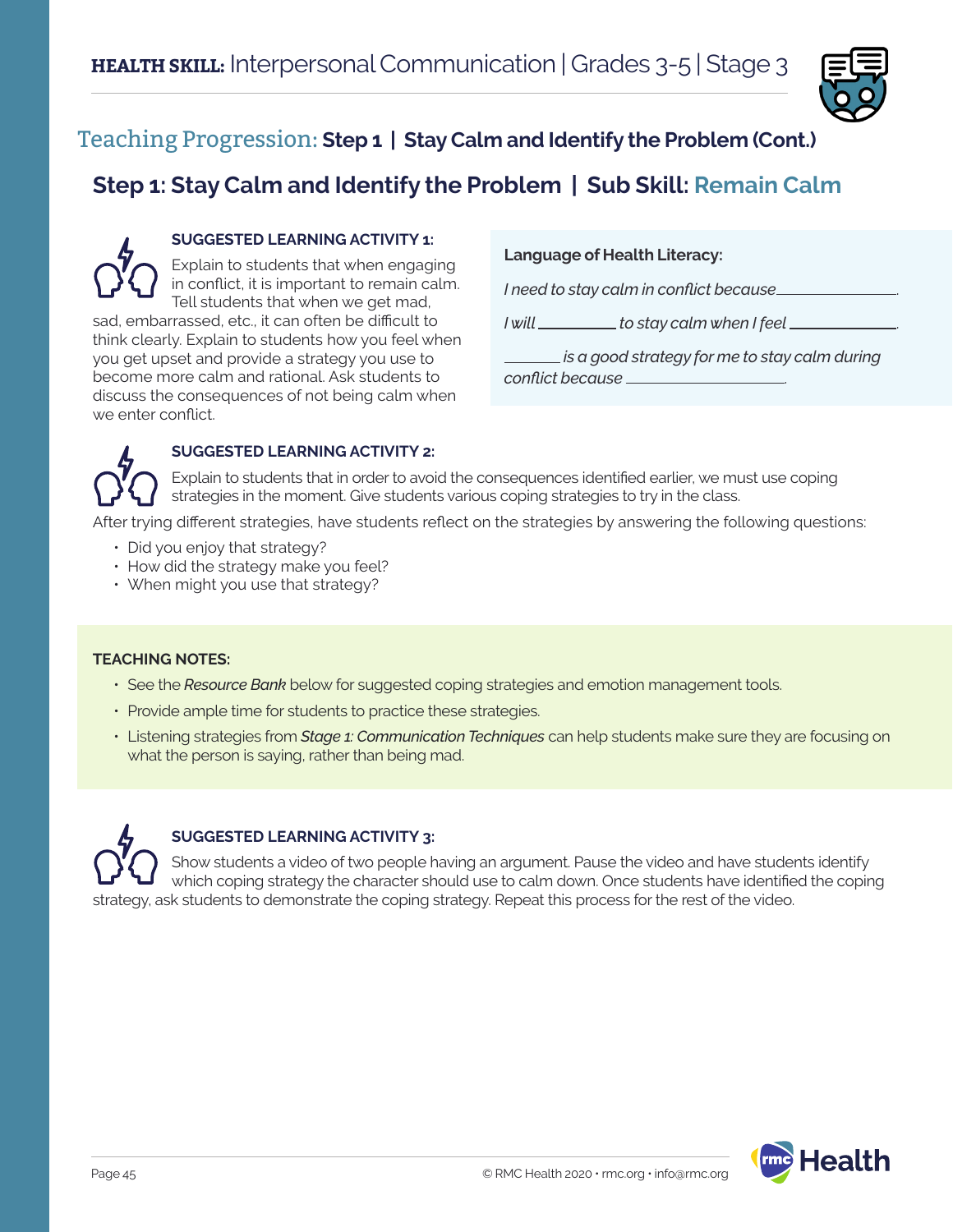

## **Step 1: Stay Calm and Identify the Problem | Sub Skill: Identify the Problem**



#### **SUGGESTED LEARNING ACTIVITY 1:**

Next, have students identify the problem in a conflict. Explain to students that when conflicts happen, it is important to identify the problem, so you know what to fix.

Give students several scenarios to identify the problem in the situations. Have students talk with a partner about the scenarios and identify the problem.

#### **Language of Health Literacy:**



#### **TEACHING NOTES:**

• Model and provide the *Language of Health Literacy* to support students identifying the problem in the different scenarios.



#### **SUGGESTED LEARNING ACTIVITY 2:**

Have students think about a time that they were in a conflict with another person. Have them journal or draw out their conflict to reflect. Ask students to share their experience with a partner.

Ask students to think about the following questions:

- What was the problem?
- How did I feel?
- How did I react?
- Was my approach to this conflict effective? Why or why not?